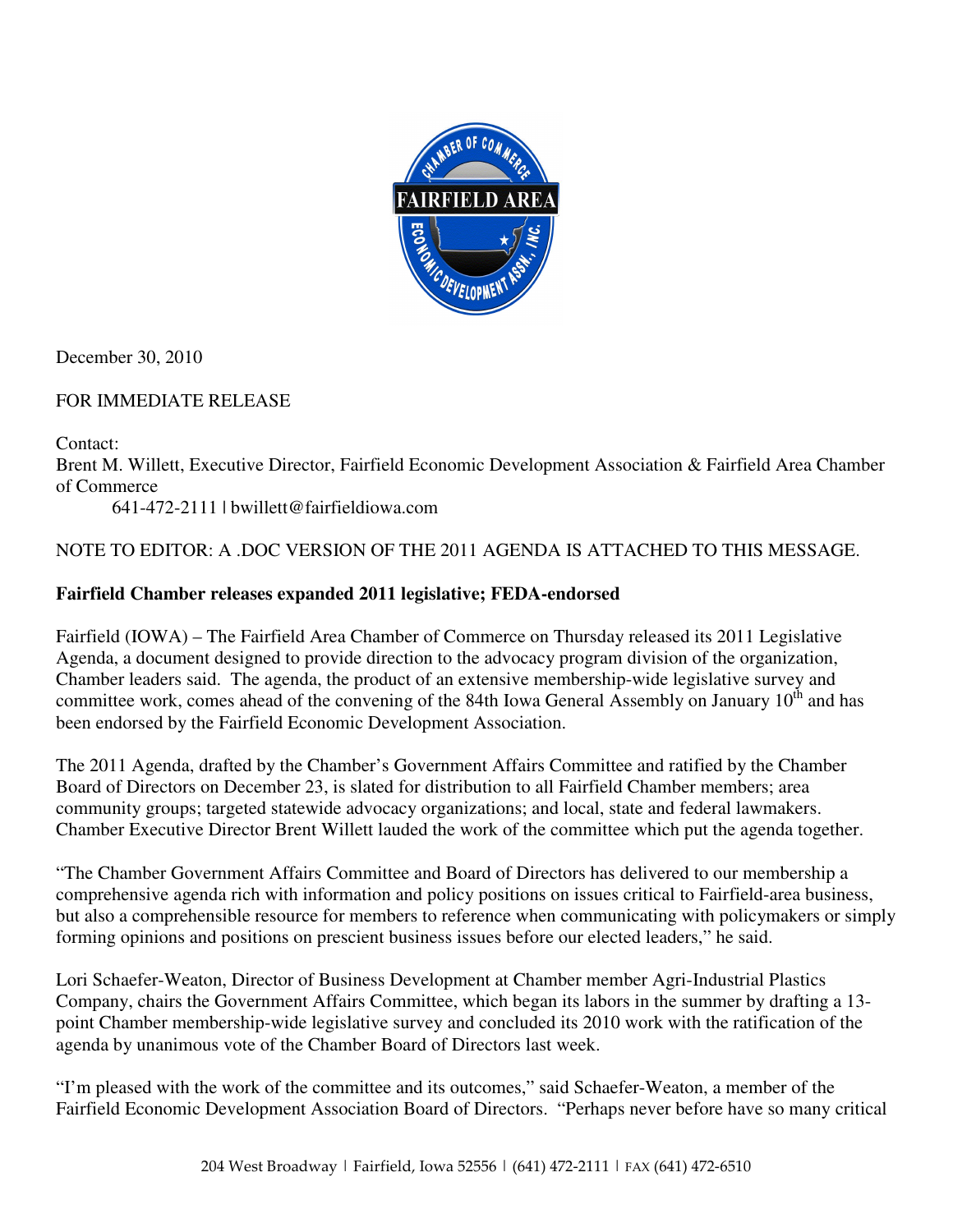legislative issues faced business in the Fairfield area and across the country, meaning the advocacy role of chambers of commerce like ours will become increasingly important to the preservation and building of positive climates in which to conduct business and prosper for our local communities," she added.

The FEDA endorsement of the agenda provides "increased horsepower" to the Chamber's ability to advocate for the priorities contained in the agenda, Willett said. "With FEDA providing its endorsement to the agenda, we now have the strong support of more than 400 Chamber- and FEDA-member partners, putting us in a position to truly advocate for their interests at each level of government. My staff, board and I look forward to working to put into motion the prerogatives and initiatives that the Agenda summarizes," he said.

Added Jane Anne Harl, Chamber President, "the agenda the Government Affairs Committee has formed is the result of responsible member polling and debate, and they got it just right."

 "FEDA is proud to stand behind this comprehensive, effectual agenda and provide our support and advocacy to the Chamber to see that it is effectively heard by our elected leaders," said FEDA President Pat Doyle.

Priority issues identified in the agenda include right-to-work, business climate, property tax reform, economic and workforce development, education and county zoning and comprehensive land use planning topics. A complete listing of the agenda's priorities follows

## I. **Preserving Iowa's Right-to-Work Status**

• Iowa's Right-to-Work status, which precludes employers from depriving any individual the "right to work at his chosen occupation for any employer because of membership in, affiliation with, withdrawal or expulsion from, or refusal to join, any labor union, organization, or association" provides employers in the state and those considering doing business in Iowa a competitive advantage. Any alteration to Iowa's Right-to-Work status would significantly impair future job retention and creation efforts in the state. It is imperative Iowa preserve its Right-to-Work status without modification. In a survey of the membership, 70% listed this issue as "Critical/Important".

#### II. **Business Climate**

- In order to grow our local and state economy, we must create an environment conducive to business investment, optimism and job creation. To that end,
	- o Iowa's unemployment tax structure, which compels the Iowa Unemployment Compensation Trust Fund to remain solvent despite record economic turmoil and permits Iowa Workforce Development to independently adjust company rates up during times of significant statewide unemployment, should be reformed to include a third-party indexing system to determine rate increases.
	- o Iowa's current system providing for employer direction of medical card for work-related injuries- Iowa law since 1913- should not be altered in any way.
	- o Efforts to impose "prevailing wage" decrees by statute on public or private construction projects should be opposed.
	- o Efforts to provide for "open-scope bargaining" for public employee labor contract negotiations by statute should be opposed.

## III. **Comprehensive Property Tax Reform**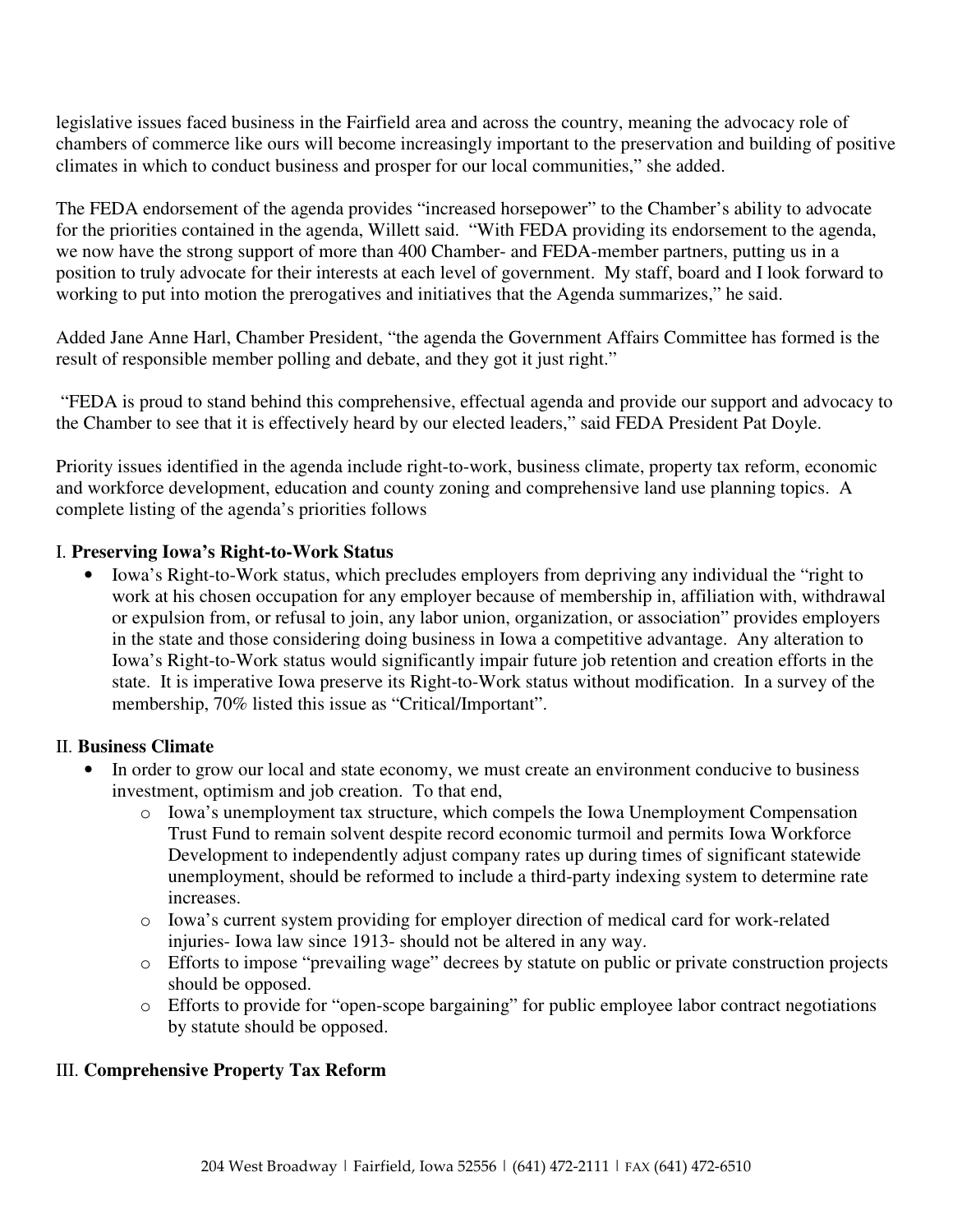• Iowa's legislature and Governor should follow up on gubernatorial and other campaign pledges to reform Iowa's property tax system. The current system, which allows for no limitations on valuation increases for industrial and commercial properties and provides substantial rollbacks on residential and agricultural valuations, has allowed for the shifting of the property tax burden to commercial and industrial property owners, placing Iowa at a significant competitive disadvantage. Iowa consistently ranks in the bottom third nationally for commercial property tax burden, hindering business attraction and retention efforts. In a survey of the membership, 68% listed this issue as "Critical/Important".

### IV. **Economic Development**

- The Fairfield Chamber strongly supports economic growth efforts to improve local, state and federal business and community development programs that foster an environment for new and existing businesses to succeed and invest in our community. Areas of opportunity include:
	- o Fully funding the Iowa Values Fund at its historic \$50 million level in 2011. The Grow Iowa Values Fund supports essential programs with proven track records of success and return on investment, including the regional marketing program that has helped communities come together to plan for growth collaboratively.
	- o Supporting local efforts to assist and enable entrepreneurial development, including business incubator support and development and collaboration with the Fairfield Economic Development Association's entrepreneurial development programs as well as those of the City of Fairfield, the Fairfield Entrepreneurs Association and other groups.
	- o Strengthening local economic development incentives for new and expanding existing companies alike. The City of Fairfield's commercial property tax abatement program should be lengthened to five years and a local fund supported by the City of Fairfield and Jefferson County to provide support for downtown building façade and sign improvements should be established.
	- o Strengthening successful worker training and retraining programs like 260E and 260F Industrial New Jobs Training Program as part of an effort to address Iowa's widening workforce availability and skills gap with long-term, multi-faceted policies which include education, training, retention and recruitment. These programs are critical to economic development efforts to retain, expand and recruit businesses to the Fairfield area.
	- o Supporting efforts to develop the next generation of Iowa's Enterprise Zone program into an expanded and less administratively burdensome one which provides access to Enterprise Zone benefits to more counties and more projects by eliminating the 1% per county land designation, reforming local oversight procedures and other measures recommended for adoption by a special committee of the Iowa Department of Economic Development. The Enterprise Zone program, in place for close to two decades in Iowa, provides investment and other incentives to qualifying projects in approximately one-quarter of Iowa counties those which have been identified by Census data review to be among Iowa's most economically distressed. Jefferson County is currently an Enterprise Zone-qualifying county.
	- o Amending Values Fund regulations to enable wage threshold requirements to better reflect project and community dynamics, including the segmentation of wage thresholds by industry and the lowering of wage thresholds for start-up companies in disadvantaged counties like those in Southeast Iowa.

#### V. **Education**

• The Fairfield Community School District should lead a contingent of partners including Cardinal Community School District, Harmony Community School District, Van Buren Community School